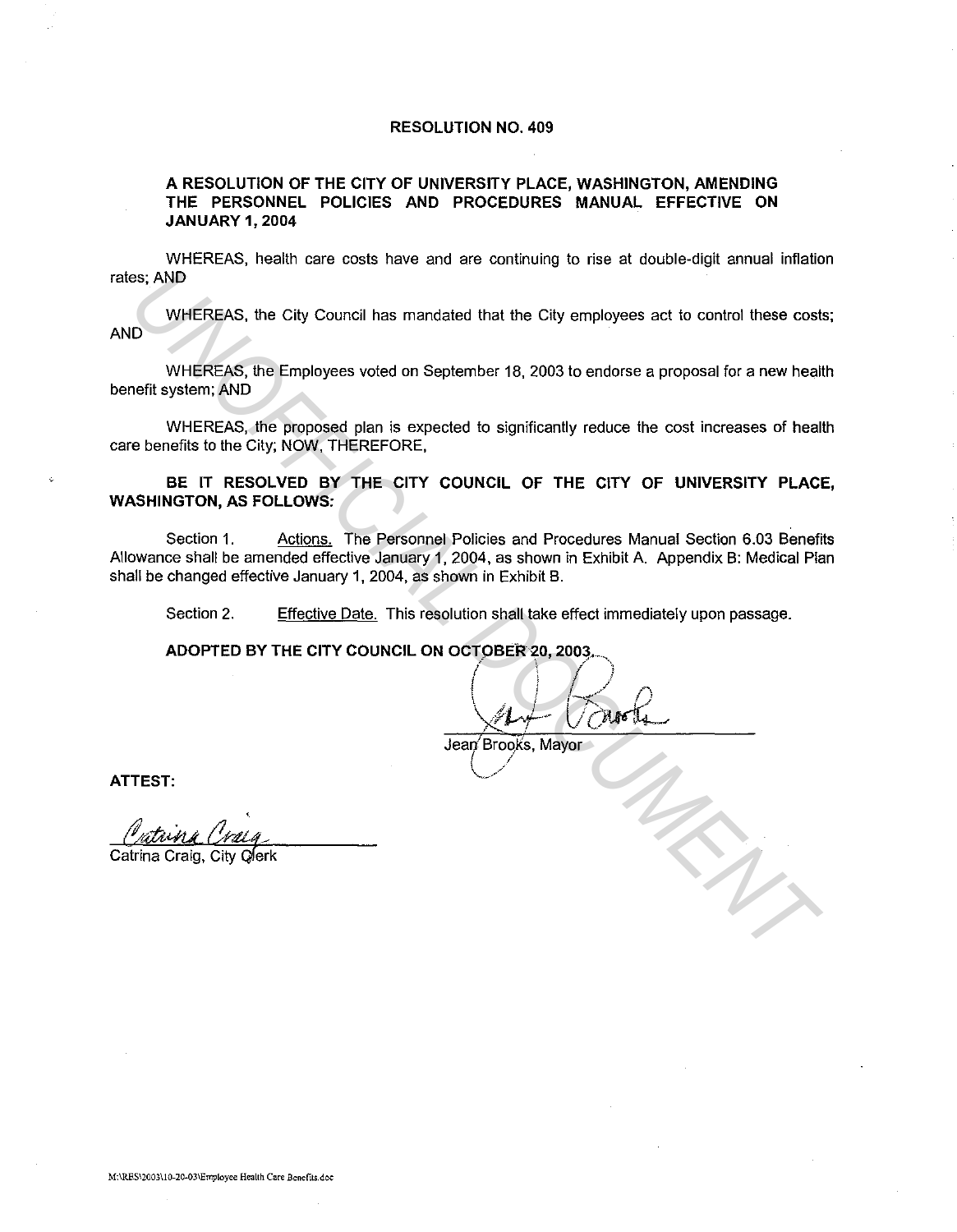## Exhibit A

#### 6.03 BENEFIT ALLOWANCE

The City provides a monthly benefits allowance (as adopted in the annual budget ordinance) for all regular full-time City employees and a pro-rated amount for regular part-time employees provided that each employee shall be required to subscribe to individual medical, dental (including orthodontia if applicable) and vision coverage at a minimum. Any remaining allowance under the health allowance minimum may be used to purchase additional coverage for dependents. Employees with no dependents and employees who purchase health insurance coverage for their dependent(s) under the City's plan(s) or elsewhere can use the remaining allowance (if any) to: 1) buy up to three (3) days added vacation time per year; 2) contribute to the deferred componsation program provided by the City; 3) receive the remaining allowance as a cash payment (subject to retirement and other required deductions); and/or 4) allocate the remaining allowance into one or more of the employee's Section 125 flexible spending accounts. The health allowance shall be a fringe benefit accruing to the employee by virtue of employment with the City and shall not be considered part of the employee's regular rate of pay.

Elf an employee's total health (medical, dental, orthodontia, and vision) insurance premiums exceed the monthly health allowance minimum and are less than the health allowance maximum, an amount equal to the employee's orthodontia premium will be deducted from his/her paycheck.

**Elf an employee's monthly health (medical, dental, orthodontia, and vision) premiums exceed the health** allowance maximum, the amount over the maximum (the employee's orthodontia premium as a minimum) will be deducted from his/her paycheck.

> If an employee's monthly health (medical, dental, orthodontia, and vision) premiums are less than the health allowance minimum, the remaining allowance will be reduced by the amount of the employee's orthodontia premium (this reduction will be zero if the employee does not insure spouse or dependents on dental or orthodontia).

Regular employees are eligible for the benefit allowance beginning with the first full month of employment with the City. Eligible employees may elect to convert accrued vacation days to pay health insurance premiums beyond the monthly benefits allowance, providing they have used or maintain a minimum ten (10) day vacation accrual. See the 2003 - 2004 Biennial Budget for a detailed description of the Employee Health Care Plan. (See Appendix "B" for more details and plan benefits names.)

THIS MIN